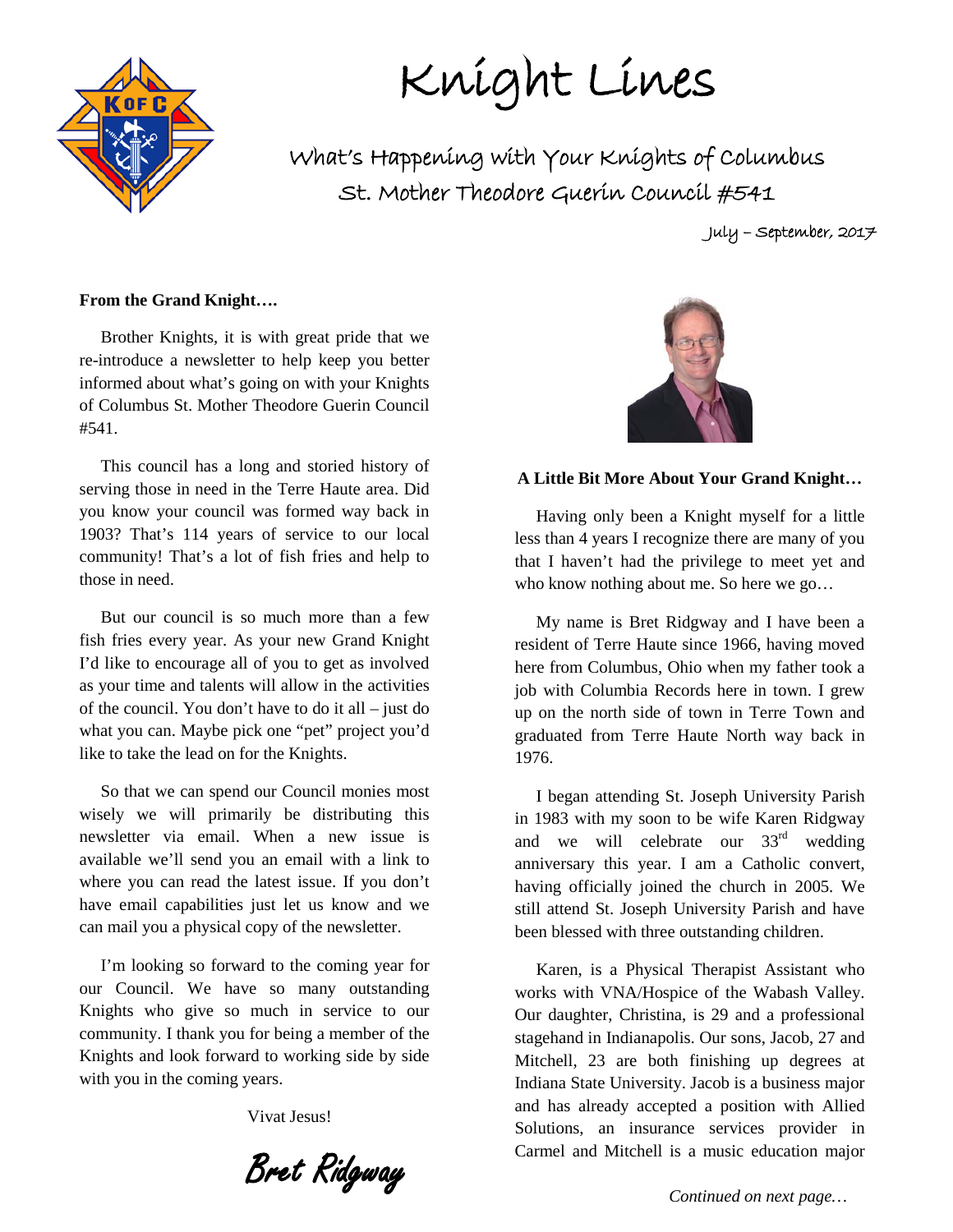seeking his first teaching position in elementary music.

authored or co-authored six books aimed at the I personally consider myself primarily a marketing guy. I'm co-founder of a local company called Speaker Fulfillment Services. We provide product duplication and fulfillment services for authors, speakers and information marketers. I've niches we serve.

 In addition to my work with the Knights I am also a member of the Ryves Community Optimist Club and active with various ministries for my parish.

 $\frac{1}{2}$ appen to ci  $\frac{1}{2}$   $\frac{1}{2}$ we happen to cross paths please introduce yourself Since I don't know many of you personally if to me. Thank you and God Bless.



**4th Degree Color Guard for the Recent Confirmation Ceremony St. Joseph University Parish**

From L-R – Terrell Butler, Ken Nordmeyer, Bret Ridgway, Mike Brown and Color Guard Commander David Winters

#### **Your 2017 – 2018 St. Mother Theodore Guerin Council #541 Officers**



Bret Ridgway



Treasurer Terrell Butler



Chancellor Sean Cramer



Chuck Mitchell



Trustee  $-1$ <sup>st</sup> Year Mike Blanc



Trustee –  $2<sup>nd</sup>$  Year Bob Flott



Advocate Andy Pfister



Deputy Grand Knight David Gorrell



Financial Secretary Ryan Loftus



Recorder Mark Monahan



Inside Guard Phil Brown



Outside Guard Mike Brown



Trustee –  $3<sup>rd</sup>$  Year Tony Peterson



**Lecturer** Bill McCarthy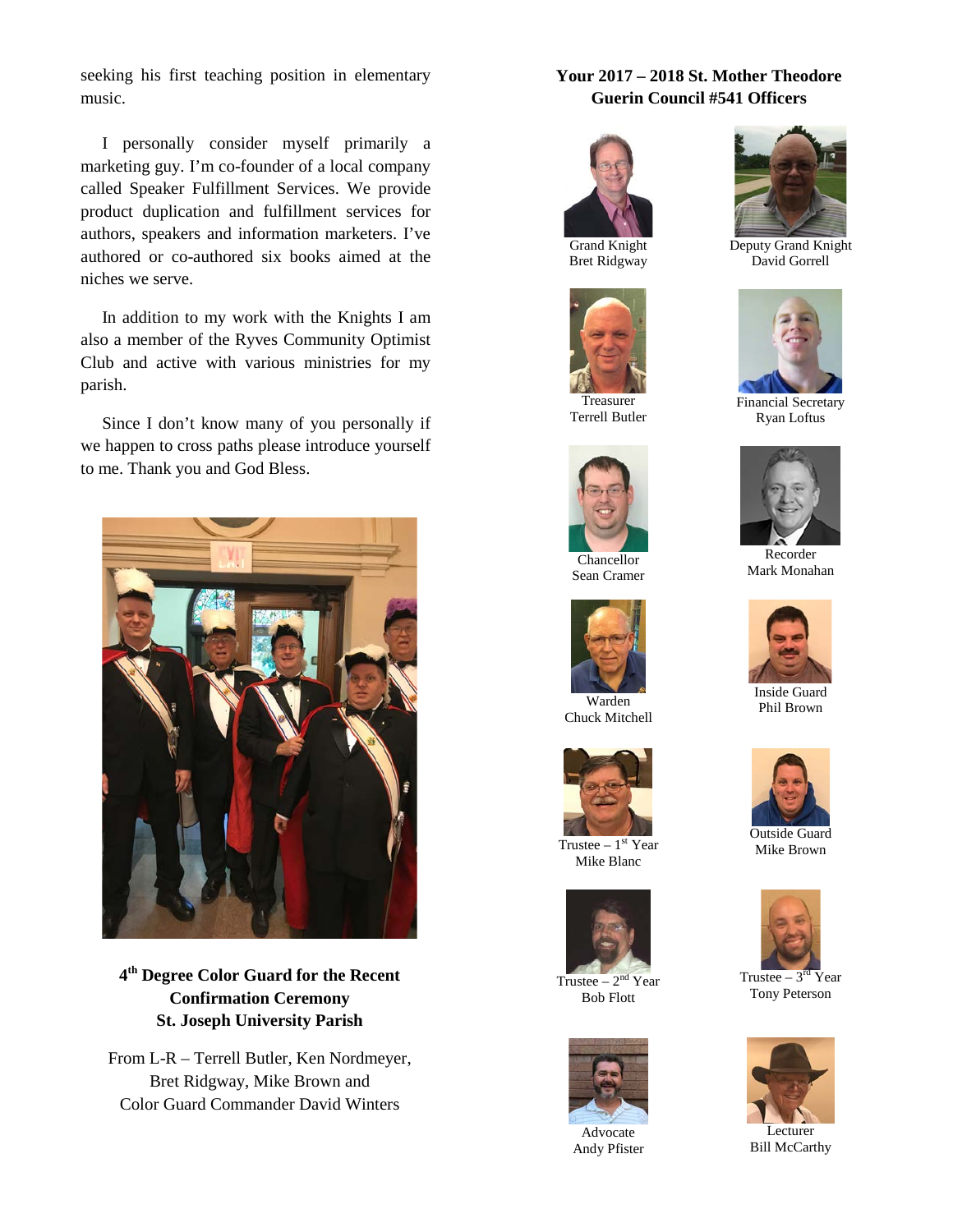## **3rd Quarter 2017 Calendar of Events**

## **July 2017**

|       | 3<br><b>Business Meeting</b> | 4  | 5<br>Soup Kitchen<br>4 <sup>th</sup> Degree | 6  | 7  | 8  |
|-------|------------------------------|----|---------------------------------------------|----|----|----|
| -9    | 10                           | 11 | 12<br>Soup Kitchen                          | 13 | 14 | 15 |
| 16    | 17<br>Social Gathering       | 18 | 19<br>Soup Kitchen                          | 20 | 21 | 22 |
| 23/30 | 24/31                        | 25 | 26<br>Soup Kitchen                          | 27 | 28 | 29 |

## **August 2017**

|    |                                           |    | 2<br>Soup Kitchen<br>$4th$ Degree | 3  | 4  | 5  |
|----|-------------------------------------------|----|-----------------------------------|----|----|----|
| -6 | $\overline{7}$<br><b>Business Meeting</b> | 8  | Soup Kitchen                      | 10 | 11 | 12 |
| 13 | 14                                        | 15 | 16<br>Soup Kitchen                | 17 | 18 | 19 |
| 20 | 21<br>Social Gathering                    | 22 | 23<br>Soup Kitchen                | 24 | 25 | 26 |
| 27 | 28                                        | 29 | 30<br>Soup Kitchen                | 31 |    |    |

## **September 2017**

|    |                               |    |                                             |    |    | $\overline{2}$ |
|----|-------------------------------|----|---------------------------------------------|----|----|----------------|
|    | $\overline{\mathbf{4}}$       | 5  | 6<br>Soup Kitchen<br>4 <sup>th</sup> Degree | 7  | 8  | Ride for Ryves |
| 10 | 11<br><b>Business Meeting</b> | 12 | 13<br>Soup Kitchen                          | 14 | 15 | 16             |
| 17 | 18<br>Social Gathering        | 19 | 20<br>Soup Kitchen                          | 21 | 22 | 23             |
| 24 | 25                            | 26 | 27<br>Soup Kitchen                          | 28 | 29 | 30             |

**Be Sure to Check our Online Calendar of Events for More Details on Anything Listed on this Calendar**

#### **THKofC541.com**